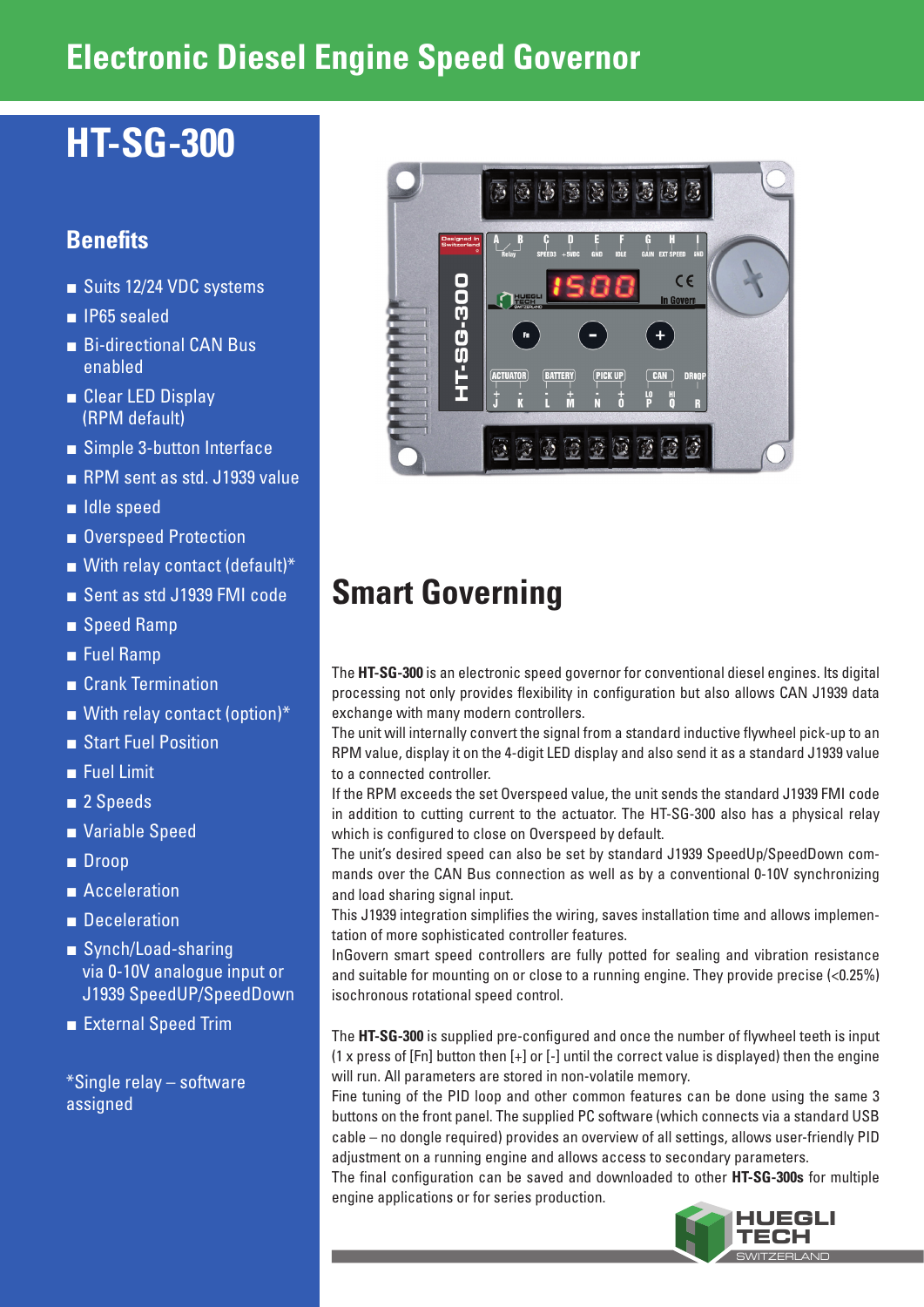## **Technical Specification**

### Safety instructions and Warnings

Before installing and starting the device, please read the operating instructions. These contain important notes for safety and use.

No liability can be accepted for damage arising from failure to follow the instructions or any inappropriate use.

The governor may only be used for the manner of operation prescribed in the operating instructions and only in connection with third-party devices and components recommended or installed by us or software supplied by us.

Any other use shall be considered inappropriate use and will result in the voiding of all liability and warranty claims against the manufacturer. Interventions and alterations that influence the safety technology and the functionality of the governor may be carried out only by the manufacturer.

Fault-free and safe operation is conditional upon competent transport, assembly and installation as well as qualified use and correct maintenance.

All relevant accident prevention regulations and other generally recognised technical safety and health and safety at work rules are to be observed. Fault-free functioning of the machinery and its peripheral components is only guaranteed with original accessory parts and spare parts.

The **HT-SG-300** engine speed governor is robust enough to be placed in a control cabinet with other operating control devices or installed on the engine. If water, mist or condensation can come into contact with the controller, it should be mounted vertically, allowing the liquid to flow away from the controller. Extremes of heat should be avoided.

### Overspeed protection

#### **IMPORTANT**

 $\mathbf{i}$ 

An overspeed shut down mechanism must be installed separately from the control system as a safety measure, to prevent engine faults that may result in damage or injury to machinery or persons. A secondary shut down device (e.g. fuel valve) must be installed.

## Installation and connection

#### **General information**

The pick-up cable should be shielded to guarantee that no electromagnetic interference can reach affect the engine speed governor reading. The shield should be connected to the battery negative.

To maintain the correct distance between the flywheel and the RPM sensor, the sensor must be rotated in until the flywheel touches and then rotated out again for  $%$  of a rotation. This achieves the correct spacing between flywheel and sensor. To be able to start the engine, the RPM sensor must generate at least 1V AC RMS during the start.

Cross-section of the battery and actuator cable at terminals A,B,C, and D:

#### **1.5 mm2 for 24 VDC** or **2.5 mm2 for 12 VDC**

For longer cables (>5m) the cable cross-section is to be increased appropriately to keep the voltage drop low.

- Battery positive (+) input, connection M, should be fused 10 A.
- The governor should be installed such that the housing has connection with the chassis of the control cabinet.
- The cable of the actuator must be shielded along its entire length.
- The cable of the pick-up sensor must be shielded along its entire length.
- The cable of the variable RPM speed input can be up to 5m long. For longer cables, a shielded cable must be used.
- The shielding must always be grounded such that it does not come into contact with the chassis of the machine. This is to prevent stray signals from entering the governor and causing interference.

The shield must be grounded at one end.

| <b>Connection</b><br>terminal | <b>Description</b> | <b>Definition</b>                      |
|-------------------------------|--------------------|----------------------------------------|
| A                             | Relay              | Relay connection<br>24VDC              |
| <sub>R</sub>                  | Relay              | <b>Relay connection</b><br>24VDC       |
| C                             | Speed3/ Speed Trim | Speed3/ Speed Trim                     |
| D                             | $+5VDC$            | Sensor feedback-<br>supply             |
| E                             | GND                | Ground                                 |
| F                             | <b>IDLE</b>        | <b>Idle</b>                            |
| G                             | GAIN               | <b>GAIN Parameter set1</b><br>or 2     |
| H                             | <b>EXT SPEED</b>   | Load distribution /<br>synchronisation |
| $\overline{1}$                | GND                | Ground                                 |
| J                             | J+                 | <b>Actuator (Plus)</b>                 |
| K                             | K-                 | <b>Actuator (Minus)</b>                |
| L                             | L-                 | <b>Battery (Minus)</b>                 |
| M                             | $M+$               | <b>Battery (Plus)</b>                  |
| N                             | $N -$              | Pick-up (Ground)                       |
| 0                             | $0+$               | Pick-up (Plus)                         |
| P                             | L <sub>0</sub>     | <b>CAN low</b>                         |
| $\overline{0}$                | HI                 | CAN high                               |
| R                             | <b>DROOP</b>       | Droop                                  |

### Connection terminals

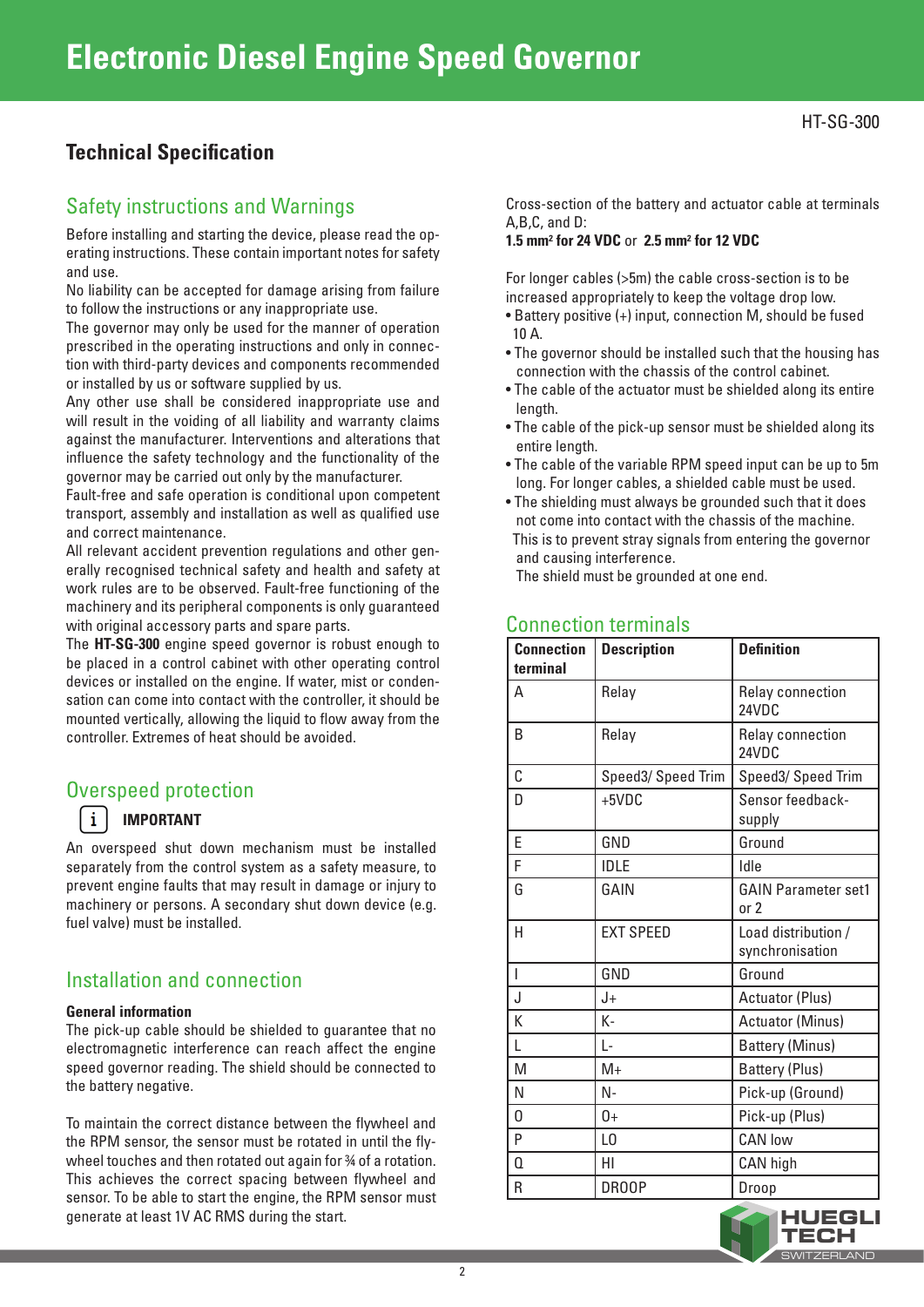## **Electronic Diesel Engine Speed Governor**

## Accessing the functions

In SETUP mode, the functions listed below can be accessed using the [Fn] button.

Each press of the [Fn] button makes the next menu active. The active menu is shown on the LED display for 2 seconds, after which the relevant value of this function appears.

Settings are changed with the arrow keys [-] [+] and raise/ lower the value by 1.

If the arrow keys [-] [+] are held down longer, the value increases at a greater rate.

#### **Regular Mode**

| Normal ope-<br>rating mode                                                                                                                                                                                       | 1500                    | <b>RPM</b>                            | e.g. 1500<br>rpm               |
|------------------------------------------------------------------------------------------------------------------------------------------------------------------------------------------------------------------|-------------------------|---------------------------------------|--------------------------------|
| [Fn] button:<br>1x press                                                                                                                                                                                         | GEAr/120                | Number<br>of teeth                    | e.g. 120<br>teeth              |
| [Fn] button:<br>2x press                                                                                                                                                                                         | G A1/50.2               | P value*                              | e.g. 50.20%                    |
| [Fn] button:<br>3x press                                                                                                                                                                                         | ln t/21.9               | I value*                              | e.g.21.9%                      |
| [Fn] button:<br>4x press                                                                                                                                                                                         | dE r / 7.0              | D value*                              | e.g. 7.0%                      |
| [Fn] button:<br>5x press                                                                                                                                                                                         | Cran/500                | Crank-<br>speed                       | e.g. 500 rpm                   |
| [Fn] button:<br>6x press                                                                                                                                                                                         | FurA/3                  | Fuel<br>Ramp                          | e.g. 3 sec.                    |
| [Fn] button:<br>7x press                                                                                                                                                                                         | SPrA/10                 | Speed<br>Ramp                         | e.g. 10 sec.                   |
| [Fn] button:<br>8x press                                                                                                                                                                                         | StPo/50                 | <b>Start</b><br>Position              | e.g. 50%                       |
| [Fn] button:<br>9x press                                                                                                                                                                                         | $o$ SPd/2000            | Over-<br>speed                        | e.g. 2000<br>rpm               |
| [Fn] button:<br>10x press                                                                                                                                                                                        | $d$ roo/3.0             | Droop %                               | e.g. 3.0%                      |
| [Fn] button:<br>11x press                                                                                                                                                                                        | 1500                    | <b>RPM</b><br>display                 | e.g. 1500<br>rpm               |
| $[+]$ button:<br>1x press                                                                                                                                                                                        | $2000 \rightarrow 2001$ | Increase<br>value by 1                | for all para-<br>meters        |
| [-] button:<br>1x press                                                                                                                                                                                          | $2000 \rightarrow 1999$ | Reduce<br>value by 1                  | for all para-<br>meters        |
| Press & Hold<br>[Fn] button<br>for 3 seconds<br>To select<br>Quick mode if<br>required                                                                                                                           | qui                     | To select<br>quick<br>mode<br>display | to access<br>only PID<br>Menus |
| *Display of the values is dependent on input G (Gain). If<br>this is open, parameter set 1 (Gain 1, Int 1 and Der 1) is<br>shown; if the input is closed, parameter set 2 (Gain 2, Int 2<br>and Der 2) is shown. |                         |                                       |                                |

#### **Quick Mode**

| Normal operating<br>mode                                                           | 1500       | <b>RPM</b>                              | e.g. 1500<br>rpm              |
|------------------------------------------------------------------------------------|------------|-----------------------------------------|-------------------------------|
| [Fn] button: 1x press                                                              | G A1/50.2  | P value*                                | e.g. 50.2 %                   |
| [Fn] button: 2x press                                                              | ln t/21.9  | I value*                                | e.g. 21.9 %                   |
| [Fn] button: 3x press                                                              | dE r / 7.0 | D value $*$                             | e.g. 7.0 %                    |
| [Fn] button: 4x press                                                              | 1500       | <b>RPM</b><br>display                   | e.g. 1500<br>rpm              |
| Press & Hold [Fn]<br>button for 3 seconds<br>To select Regular<br>mode if required | r E G      | To select<br>regular<br>mode<br>display | to access<br>all the<br>Menus |

#### **General Features for all Types and Modes**

| Press & Hold<br>$[+]$ and $[-]$<br>button for 3 se-<br>conds to know<br>the firmware<br>version | v <sub>2</sub> 0 <sub>0</sub> | Working<br>firmware<br>version | Version 2.00          |
|-------------------------------------------------------------------------------------------------|-------------------------------|--------------------------------|-----------------------|
| Press [Fn] and<br>[-] button to<br>exit from Menu<br>display                                    | 1500                          | <b>RPM</b><br>display          | e.g. 1500<br>rpm      |
| $[+]$ button:<br>1x press                                                                       | $2000 \rightarrow 2001$       | Increase<br>value by 1         | for all<br>parameters |
| [-] button:<br>1x press                                                                         | $2000 \rightarrow 1999$       | Reduce<br>value by 1           | for all<br>parameters |
| *Display of the values is dependent on input G (Gain). If this                                  |                               |                                |                       |

is open, parameter set 1 (Gain 1, Int 1 and Der 1) is shown; if the input is closed, parameter set 2 (Gain 2, Int 2 and Der 2) is shown.

## Hardware use (Keypad) and Dimensions

The **HT-SG-300** has three menu buttons, with which allows parameters to can be set locally. The set values are indicated on the LED display. In normal operating mode, the RPM is indicated on the display.



**SWITZERLAND** 

HT-SG-300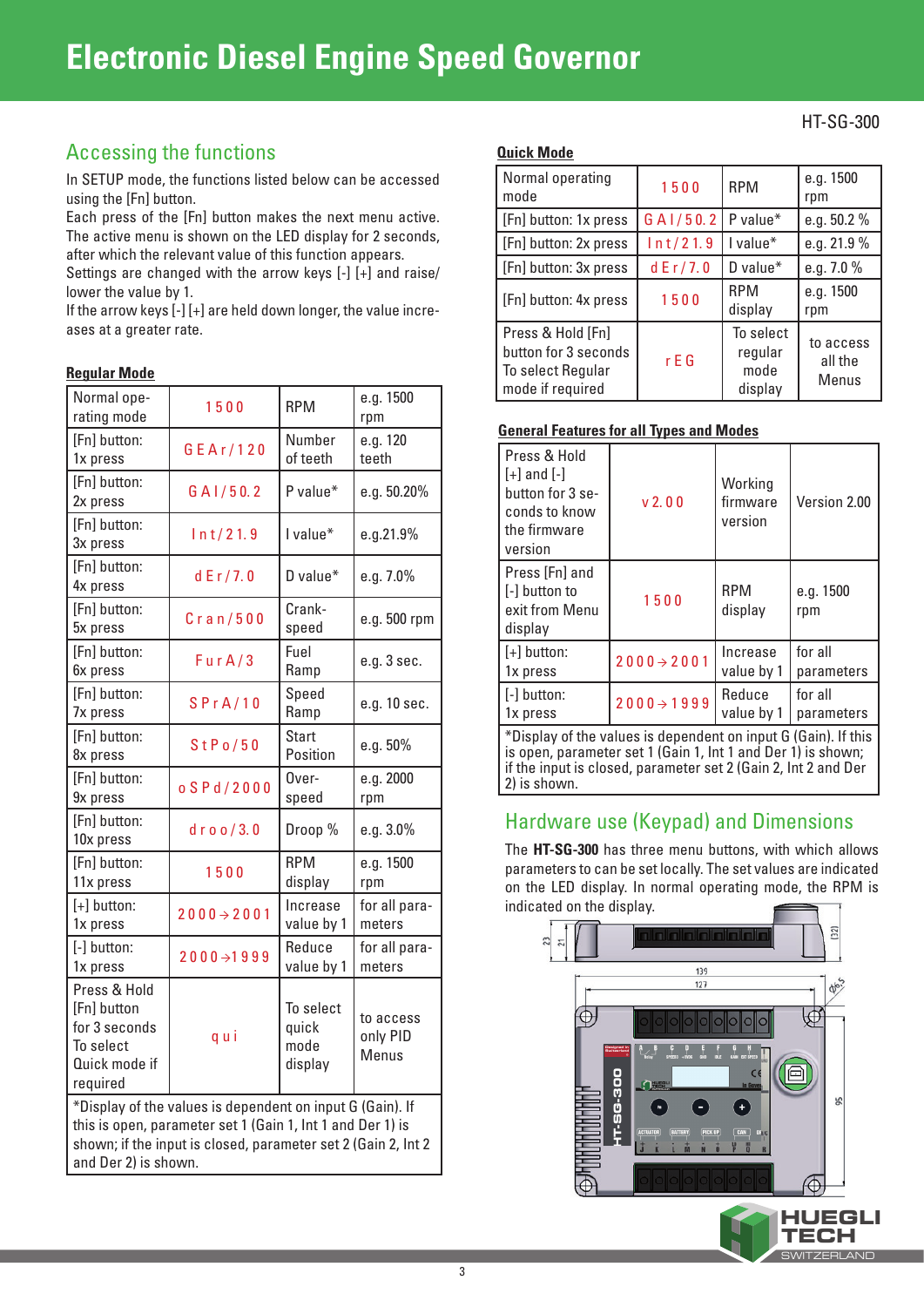## Wiring Diagram **HT-SG-300**

HT-SG-300